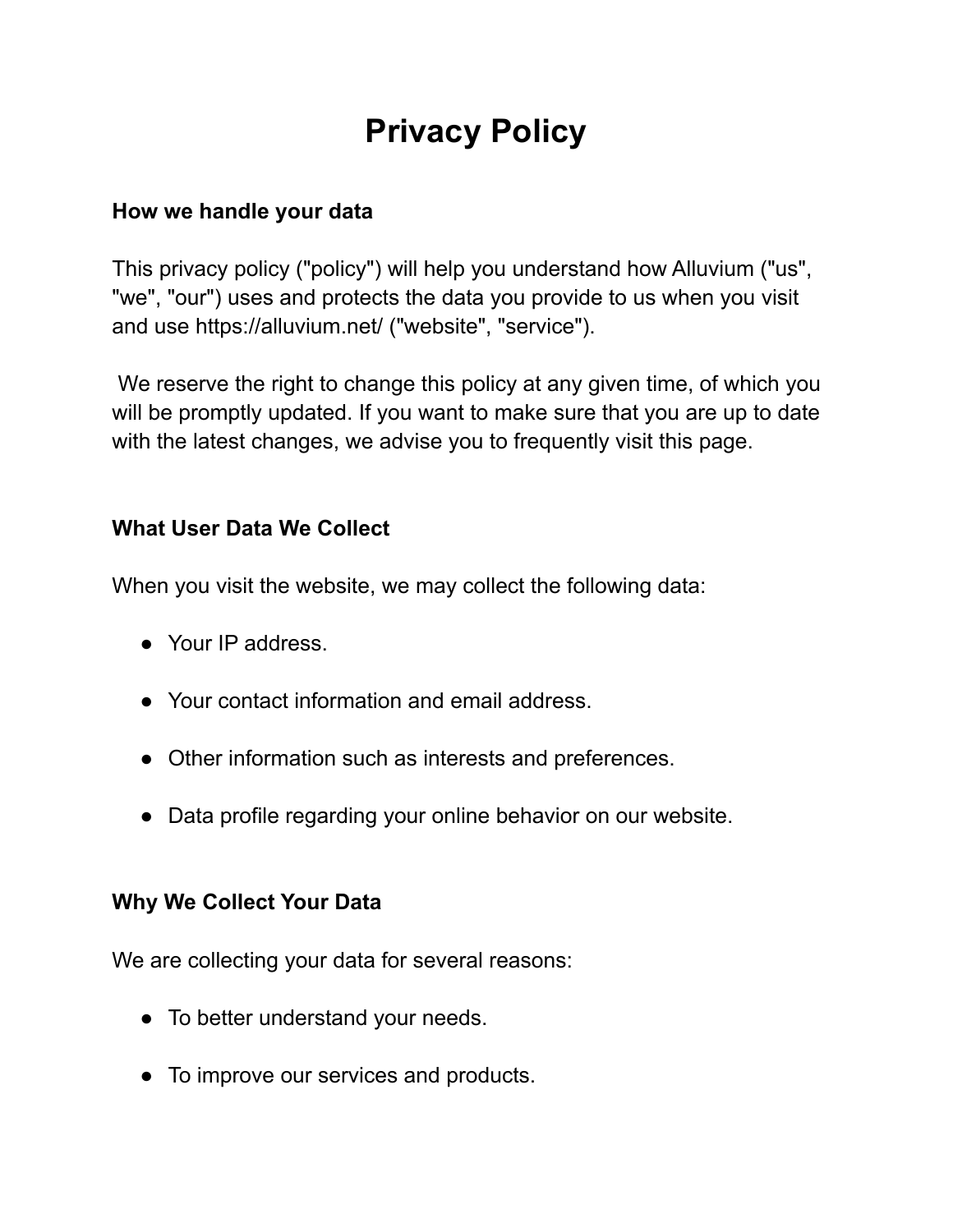- To send you promotional emails containing the information we think you will find interesting.
- To contact you to fill out surveys and participate in other types of market research.
- To customize our website according to your online behavior and personal preferences.

## **Safeguarding and Securing the Data**

Alluvium is committed to securing your data and keeping it confidential. Alluvium has done all in its power to prevent data theft, unauthorized access, and disclosure by implementing the latest technologies and software, which help us safeguard all the information we collect online.

## **Our Cookie Policy**

Once you agree to allow our website to use cookies, you also agree to use the data it collects regarding your online behavior (analyze web traffic, web pages you spend the most time on, and websites you visit).

The data we collect by using cookies is used to customize our website to your needs. After we use the data for statistical analysis, the data is completely removed from our systems.

Please note that cookies don't allow us to gain control of your computer in any way. They are strictly used to monitor which pages you find useful and which you do not so that we can provide a better experience for you.